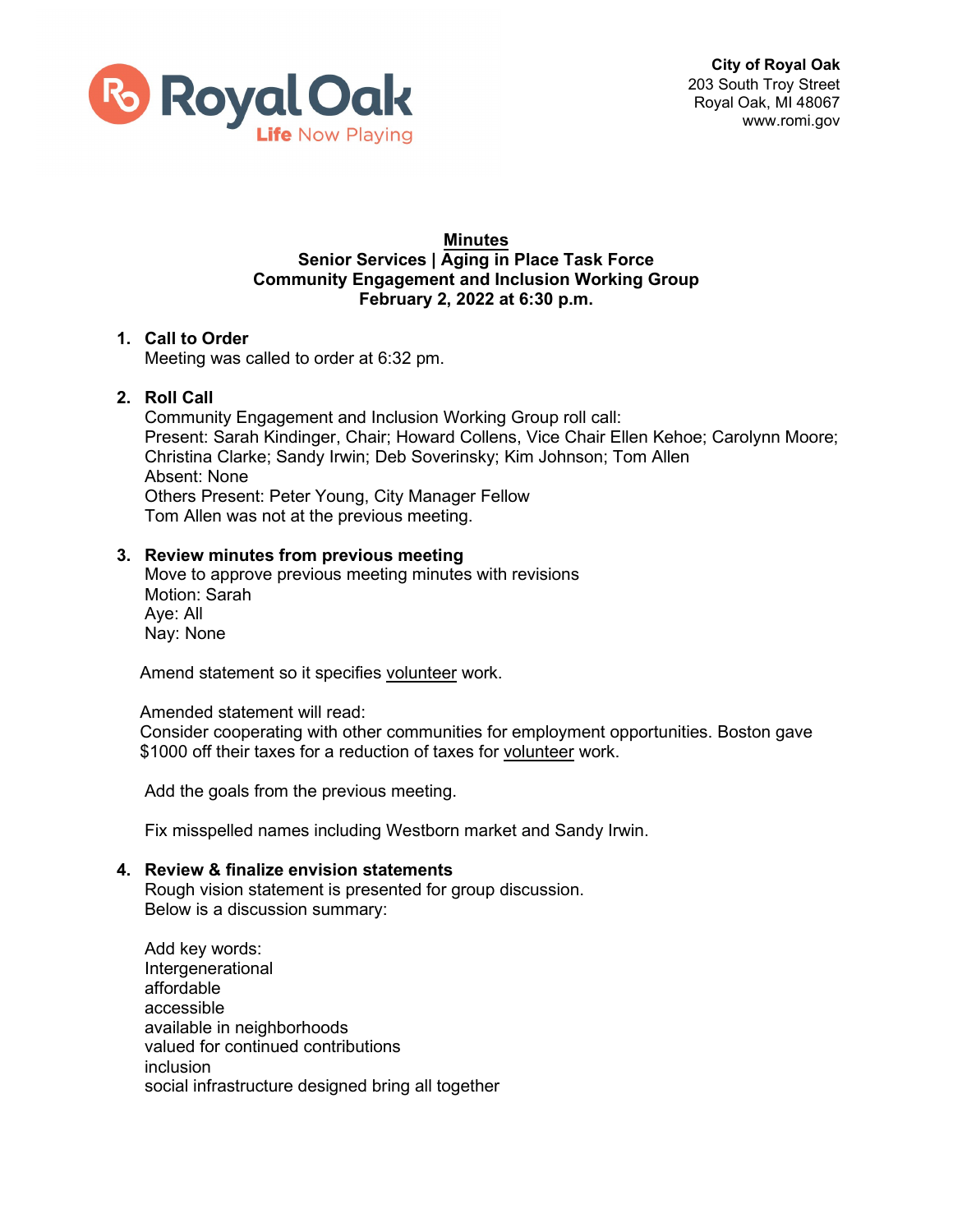

WE ENVISION

... a Royal Oak that has a social infrastructure offers which social activities, civic engagement, volunteer opportunities and employment that will be:

- accessible
- inclusive
- honor the contributions of all ages
- intergenerational
- affordable
- that are designed to gather everyone in the community and neighborhood spaces.

o … a Royal Oak where older residents are involved with making decisions in both public and private sectors and are regularly consulted by elected officials.

- A Royal Oak that offers intergenerational, affordable and neighborhood friendly opportunities.
- Establish a social infrastructure strategy and tools for the community that accepts ALL Ideas.
- Create programs that are intergenerational, affordable, and available in neighborhoods.
- Identify ways to value seniors' contributions to senior residents. The activities and assistance that are available.

The group discussion about the Boston Plan for inspiration.

It is okay to have two vision statements

The vision statement will made available to the group by 5pm tomorrow.

#### **5. Review domain data**

The work group discusses community engagement and inclusion survey data. Today's meeting goal is to take some of the data and related it to our three domains.

We need to discuss what already doing in the community. Are there any experts that we need to talk to?

- Director of the Parks and Recreation Department
- Director of the senior center
- Royal oak Senior Essential Services (ROSES)—Dorthy LaSure
- Clawson Senior Center Manager
- NEXT Birmingham senior social group
- Kim Johnson Interclub Council
- The goal is to find out what we're doing around our community
- Pastors association
- Star Presbyterian
- Royal Oak Library Director, Sandy Irwin